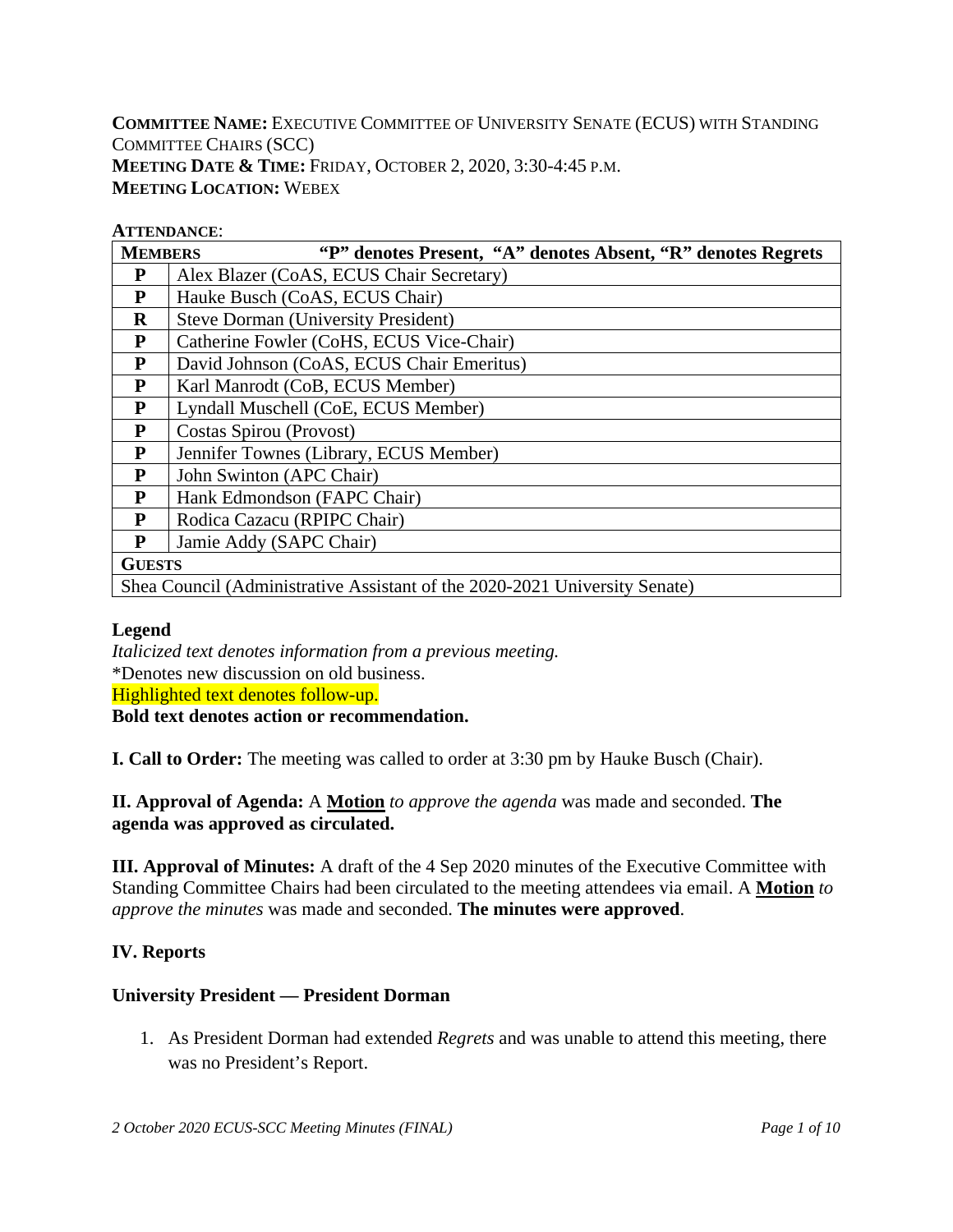## **University Provost — Provost Spirou**

- 1. **Virtual President's Scholarship Competition**: On Friday, November 20, Georgia College will host the *Virtual President's Scholarship Competition* where prospective freshmen for Fall 2021 compete for merit-based scholarships. We are looking for faculty to serve as interview judges for this event. Faculty can contact Courtney Manson [\(Courtney.manson@gcsu.edu\)](mailto:Courtney.manson@gcsu.edu) to indicate their availability and willingness to serve as a judge by October 30.
- 2. **Senior Associate Vice President for Enrollment Management Search**: Candidate visits are scheduled for the following dates:
	- a. Candidate 1: September 30<sup>th</sup>
	- b. Candidate 2: October 9<sup>th</sup>
	- c. Candidate 3: October 21st
	- d. Candidate 4: October 22nd
	- e. Candidate 5: October 23rd
- 3. **D2L Brightspace/GeorgiaVIEW**: On September 25<sup>th</sup> we received a communication from the USG that ITS discovered an issue with D2L Brightspace. The issue affected the "date-stamp" record when some students submit their work. GC faculty were made immediately aware. On September  $30<sup>th</sup>$  we received a USG communication indicating that D2L applied a permanent solution to correct this problem on an ongoing basis. Faculty can once again rely on D2L date-related functionality.
- 4. **Spring 2021 Academic Calendar**: Following extensive feedback, the Spring 2021 academic calendar adjustments are nearing completion as we aim to maximize the health and safety or our community.
- 5. **Emeritus/a Faculty and Staff Members**: With the help of the Georgia College Retiree Association, we now have updated information on Emeritus/a Faculty and Staff Members. The Office of the Provost will distribute the information to deans so that the names of these individuals will be added to each departments' website after the listing of current faculty and staff members. This is in line with the current policy, which states, "Inclusion in faculty/staff lists on the college/department/unit website for living emeritus/emerita faculty and administrators."
- 6. **University Website**: Georgia College lunched a new website which is expected to improve aesthetics, usability, and navigation.
- 7. **Governor's Teaching Fellows**: Due to the COVID-19 pandemic, the USG cancelled the Governor's Teaching Fellows (GTF) intensive Maymester session planned for 2020 at UGA's Institute of Higher Education. Participants were given the option of deferring until May 2021. As result of the deferral of the May 2020 program, we will NOT be accepting applications for the May 2021 session.
- 8. **Pre-Tenure Review**: The Office of the Provost is in the process of contacting faculty eligible for pre-tenure review.
- 9. **STEM Courses**: The Office of the Provost is in the process of updating the HB 801 STEM course list.
- 10. **State Authorization Reciprocity Agreements**: Georgia College has been approved for participation in the State Authorization Reciprocity Agreements (SARA). SARA provides a voluntary, regional approach to state oversight of postsecondary distance education. When states join SARA, they agree to follow uniform processes for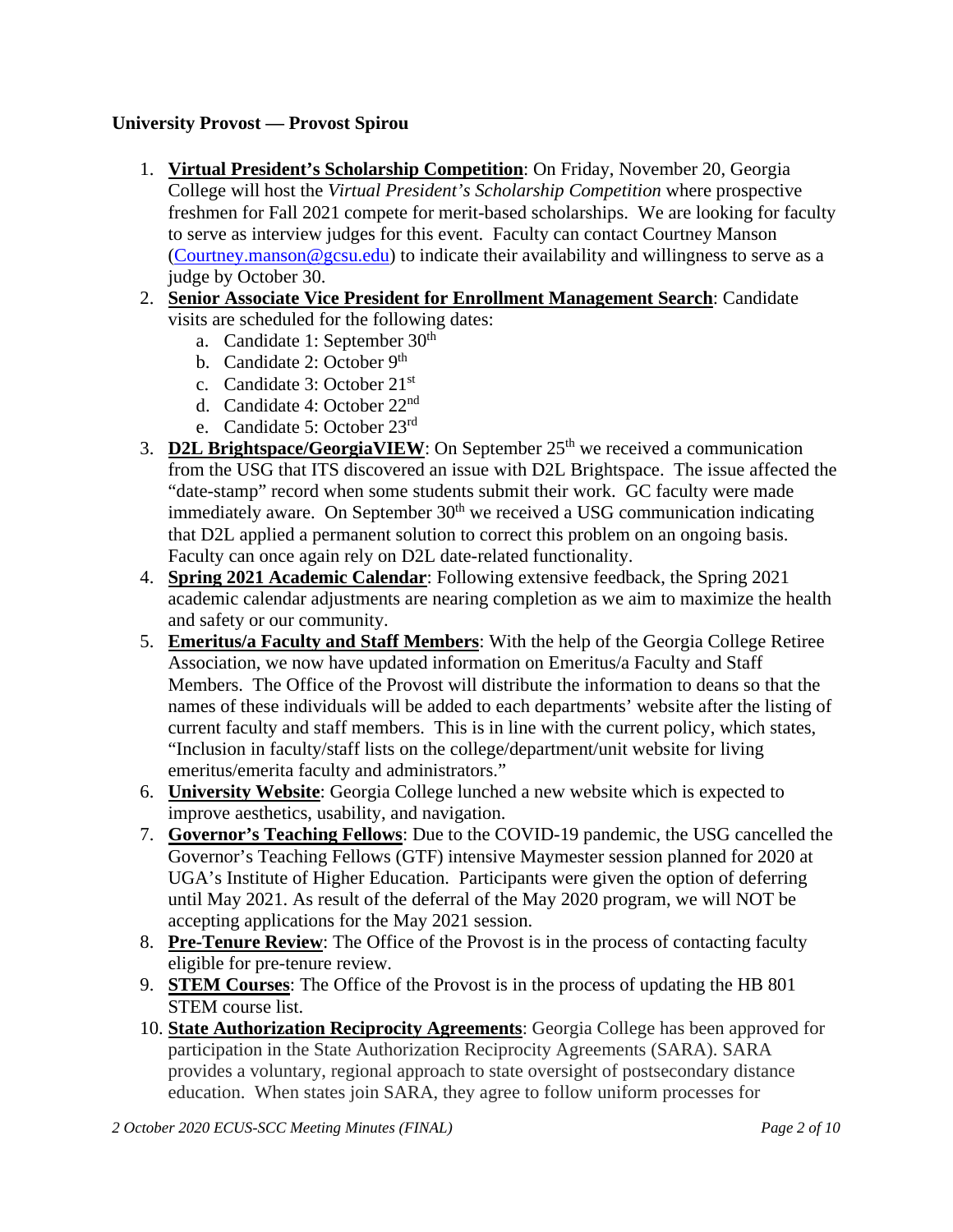approving their eligible institutions' participation. They also agree to deal with other states' SARA institutions in a common way when those institutions carry out activities in SARA states other than their own.

- 11. **Curriculum**: The Office of the Provost communicated the following to the USG:
	- a. Transition for the M.Ed in Early Childhood Education from partial online delivery to full online delivery starting Summer of 2021.
	- b. The creation of the Black Studies Minor to replace the deactivated African Studies and Black Diaspora Studies Minors.

# 12. **Faculty Research Awards**: Recipients of the Faculty Research Awards, FY21 Program

## – Round I include:

- a. Ms. Jessamyn Swan Department of Special Collections University Library \$4,936.00 for the project titled, *The Seventh Circle Chronicles: Documenting Milledgeville's Lesbian Community*.
- b. Dr. Alfred Mead

Department of Biological and Environmental Sciences College of Arts and Sciences \$1,325.00 for the project titled, *Using stable isotopic signatures in late Pleistocene alligator teeth to interpret prevailing environmental conditions in Georgia 20,000 years ago*

- c. Dr. Laura Whitlock Department of Chemistry, Physics and Astronomy College of Arts and Sciences \$5,000.00 for the project titled, *Beyond the Dome*.
- d. Dr. Katie Stumpf Department of Biological and Environmental Sciences College of Arts and Sciences \$4,985.00 for the project titled, *Detection and description of nest predation on Black-cheeked Ant Tanager nests on the Osa Peninsula, Costa Rica*.
- e. Dr. Hasitha Mahabaduge Department of Chemistry, Physics and Astronomy College of Arts and Sciences \$5,000.00 for the project titled, *Investigation Magnetic Properties of Semiconductor Thin Films*.

# 13. **ECUS-SCC Discussion**

## a. **Spring 2021 Academic Calendar**

i. Question: Will Academic Policy Committee be included in the calendar update? Answer: The revision is time sensitive. The Registrar, Deans, and others have been consulted. Follow Up: Provost Spirou will distribute the revised calendar to the APC chair and University Senate leadership for feedback.

## **Subcommittee on Nominations (SCoN) — Chair Catherine Fowler**

## **1. 2021-2022 Elections**

*2 October 2020 ECUS-SCC Meeting Minutes (FINAL) Page 3 of 10*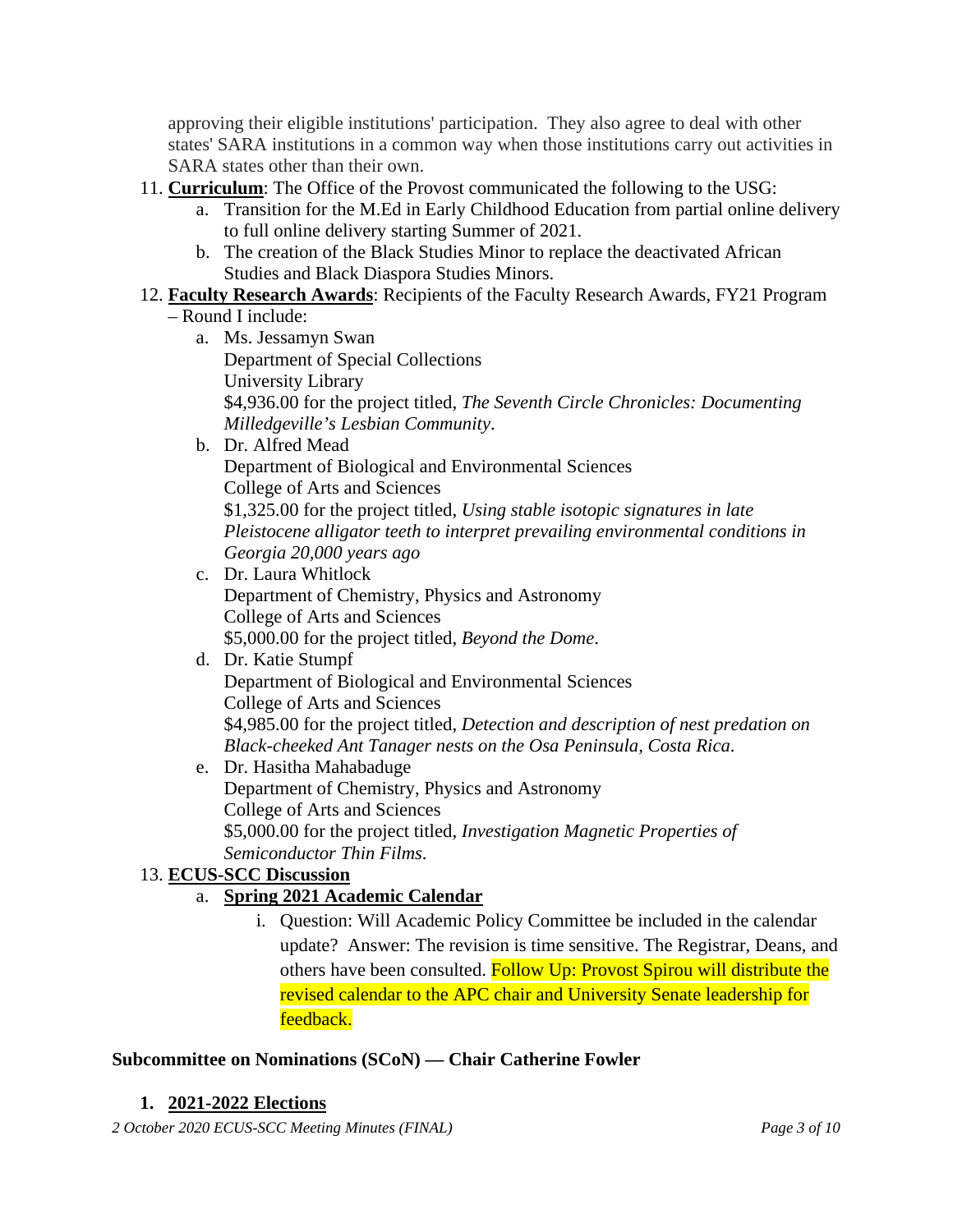- **a. Corps of Instruction**: The list was approved by ECUS-SCC.
- **b. Apportionment**: The worksheet was approved by ECUS-SCC.
- **c. Election Oversight Materials**: The letters to the college deans and library director, as well as supporting documents, are ready for review by ECUS-SCC. Follow Up: Dr. Catherine Fowler will call for an email vote of the election oversight materials.
- **d. At-Large Election**: Presiding Officer Elect Dr. Catherine Fowler will run for reelection as at-large senator.
- **2. COVID Question and Answer**: President Dorman and Provost Spirou's answers to senator questions regarding the university's COVID-19 have been emailed to senators.

# **Executive Committee of University Senate (ECUS) — Chair Hauke Busch**

- **1. 2021-2022 Governance Calendar**: The draft has been sent back for review to see if some revisions concerning the University Curriculum Committee meeting times can be made.
- **2. Spring 2021 Academic Calendar**: No decision has been made for the governance calendar for spring semester. The academic calendar is still being finalized with the USG.
- **3. Standing Committee Operating Procedures**: All operating procedures have been submitted.
- **4. Budget**: No spending is anticipated for the university budget at the present time.
- 5. **Inclusive Excellence Policy Committee:** Dr. Carolyn Denard, Associate Vice President/Chief Diversity Officer, proposed an Inclusive Excellence Policy Committee (IEPC or I-PAC). ECUS made the decision to form a work group, led by David Johnson, Alex Blazer, and Catherine Fowler, to establish the best path forward. Recommendations were made to ask Craig Turner if he would be willing to help.

# **6. ECUS-SCC Discussion:**

**a.** Question: ECUS would like input from Standing Committee Chairs. What our your thoughts about having a dedicated inclusive excellence committee? Comment: Because Senate recommends policy, we need to consider whether the workload would be consistent. We need to consider if the committee should be a standing committee or a subcommittee. Comment: This is an important issue throughout higher education. Comment: In order to make a bylaws revision effecting the 2021-2022 University Senate, ECUS needs to make a bylaws motion in February at the latest. Follow Up: David Johnson will consult with Drs. Veronica Womack and Paulette Cross, co-chairs of the President's Commission on Diversity, and Dr. Craig Turner, former Presiding Officer of University Senate.

# **Academic Policy Committee (APC) — Chair John Swinton**

- 1. **Syllabus Statement Concerning Copyright**: The motion was passed by committee and entered into the Senate motion database.
- 2. **Resolution concerning Face-to-Face Teaching**: The motion was passed by committee and entered into the Senate motion database.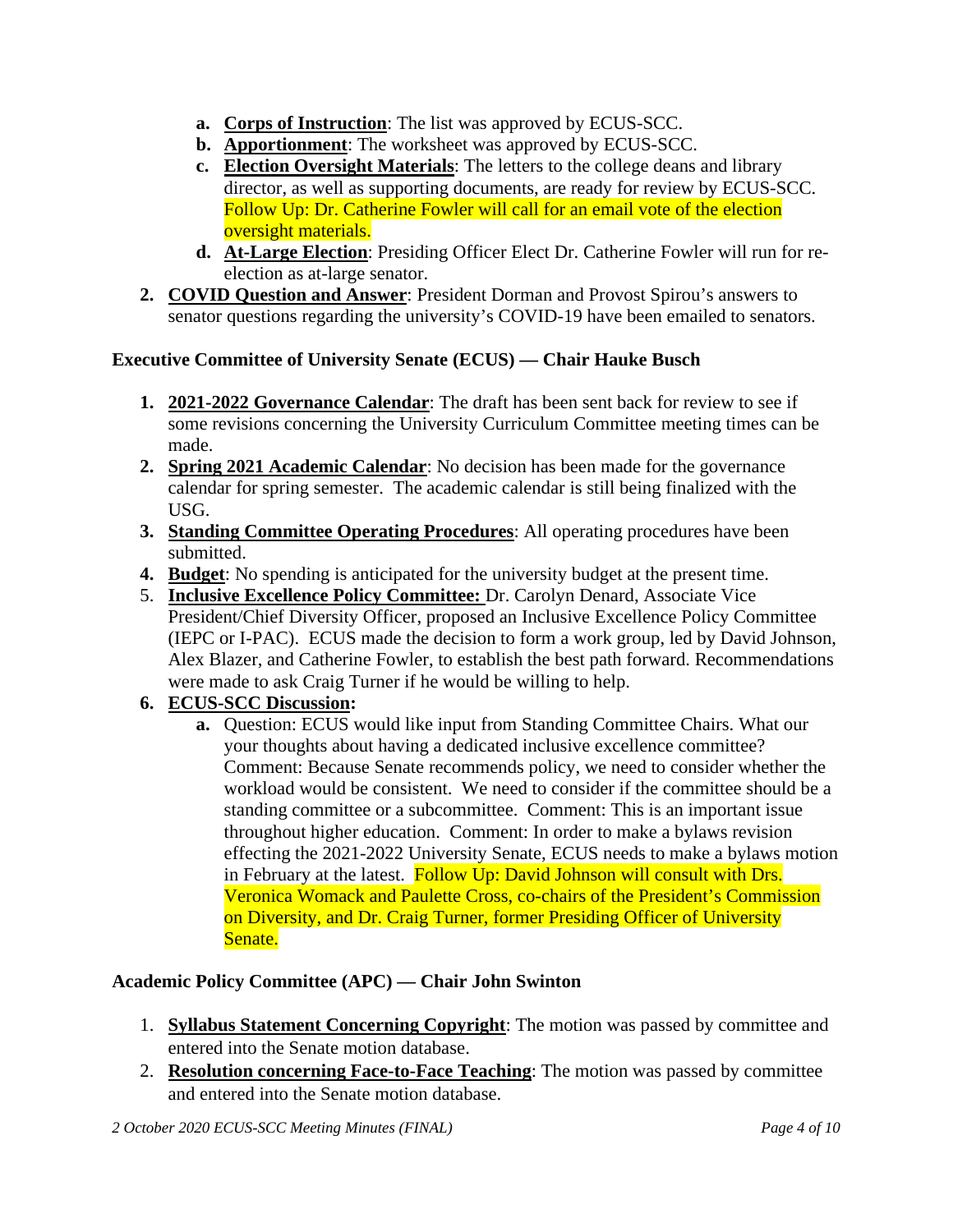- 3. **Update of Graduate Course Grade Forgiveness**: A policy already exists: the retaken grade replaces previous grade, and the GPA is updated.
- **4. Consideration of Policy concerning GeorgiaVIEW Access**: Department Chairs are being given access to faculty members' GeorgiaView classes. A subcommittee was formed to develop a policy recommendation.
- **5. ECUS-SCC Discussion**
	- **a. Syllabus Statement Concerning Copyright**: Question: Is it possible to put a link to USG copyright policy on the UNIFY Campus Resources page? Answer (Provost): Yes. Question: What issue is the copyright policy trying to address? Answer (APC Chair): Students are able to share copyrighted materials in GeorgiaVIEW. We want students to be aware of the policy.

## **Faculty Affairs Policy Committee (FAPC) — Chair Hank Edmondson**

- **1. Faculty Emeritus Policy**: The committee reviewed the policy, which was last updated in 2018, and found it reasonable.
- **2. Tenure & Promotion during COVID-19**: The committee asks if consideration has been given to extending promotion and tenure decisions by one year, due to the pandemic.
- **3. Administrative Communication**: The committee requests that, where possible, the administration communicate with faculty and solicit faculty input regarding pandemicrelated decisions.
- **4. ECUS-SCC Discussion**
	- **a. Faculty Emeritus Policy:** ECUS asks FAPC to review the nominations process and determine if there are methods for wider faculty participation in the process, beyond the department chairperson, for example, all tenured faculty vote on the nomination, or the department promotion and tenure committee votes on the nomination.
	- **b. Tenure & Promotion during COVID-19**: Comment: USG Faculty Council asked Chancellor Wrigley if a one-year delay was possible and were told no. Comment: Institutions can ask candidates to include an explanatory note regarding the pandemic's effect on their teaching, service, and/or research in their narrative. Comment: A resolution can be made regarding how faculty should be treated. It is important that all candidates for promotion and tenure be treated the same; however, the problem is that no one is going to conferences. If we follow the rules, because they are rules, then some faculty will not be able to meet the standard. We need guidance on flexibility, otherwise faculty will leave the institution. The system states that we have to count this year, but we can control how we count it. Comment: Even though there are opportunities for virtual conferences, they fall short of face-to-face conferences. Comment (Provost): There is no university-wide promotion and tenure committee. Promotion and tenure committees within academic units have the power to construct procedures and make adjustments. Question: Do academic units have the freedom to review tenure packets considering the current events? Answer (Provost): Promotion and tenure review begins at the department level. There is no one-size fits all approach.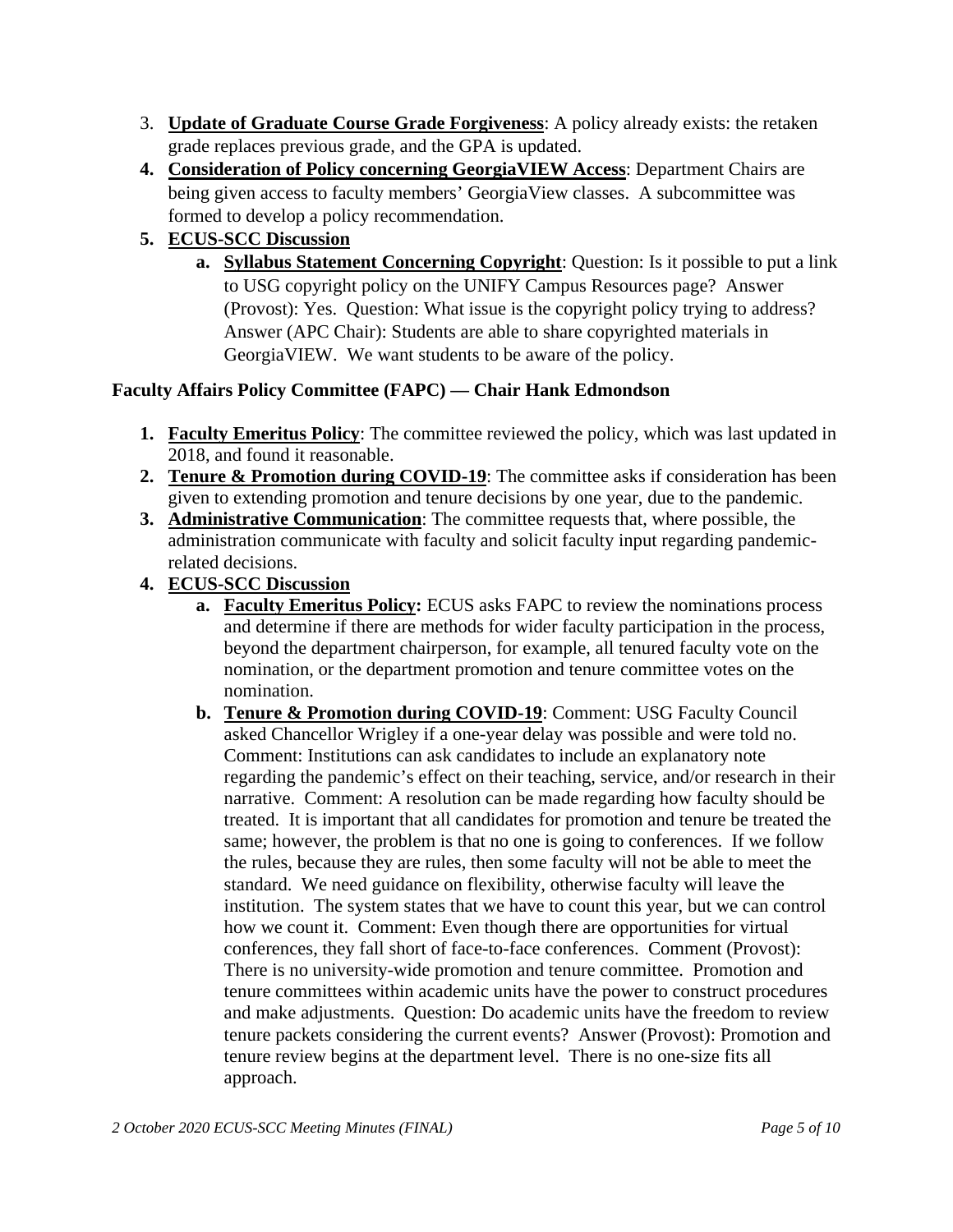**c. Administrative Communication**: Comment (Provost): The administration communicates as much as possible with deans and chairs.

# **Resources, Planning and Institutional Policy Committee (RPIPC) — Chair Rodica Cazacu**

## 1. **Campus Mail Pickup and Delivery**

- a. The committee was asked to discuss about the Campus Mail Services routine during GC Covid-19 operational procedures. There were two important issues that were brought to our attention by faculty and staff from the College of Health Sciences:
	- i. The mean of communication for interrupting this service posting the announcement on Front Page was not sufficient – most of the employees were not aware until very late and found about that from different nonofficial sources.
	- ii. The mail service not being fully back in August, when the campus reopened. Why the Mail Service did not have a plan for normal, or at least close to normal operation, as everybody else had?
- b. Lee Fruitticher, Associate VP for Finance  $\&$  Administration, who was filling in for Susan Allen, informed us that the two members of the Mail Services staff are currently quarantined and that there are planes to return to the normal schedule in 1-2 weeks.

## 2. **Campus Communication**

- a. The committee discussed the need to change the means of communication during critical times, like the pandemic. We all agreed that the communication of critical items, as the Mail Services drastic change of operation should be done through another channels, not just Front Page, and that we should look for a more formal structure of communication. The committee agreed that such information should be sent through the chair of a department, or at least the dean of a college.
- b. Damian Francis brought his idea of bringing the campus and the administration together by using forums and town hall-like meetings, where the employees could get direct answers to their questions and discuss vital items.

## 3. **Campus Safety**

a. Damian Francis asked us to share how do we feel to be in campus recently, and how does the campus safety measures work for us. Everybody had positive feedback, and we agreed that almost everybody is trying to follow the rules and stay safe.

## **Student Affairs Policy Committee (SAPC) — Chair Jamie Addy**

**1. Meeting Cancelled**: As there was no business, SAPC did not meet for its previously scheduled 2 October 2020 2:00-3:15 p.m. meeting.

## **VI. Unfinished Business**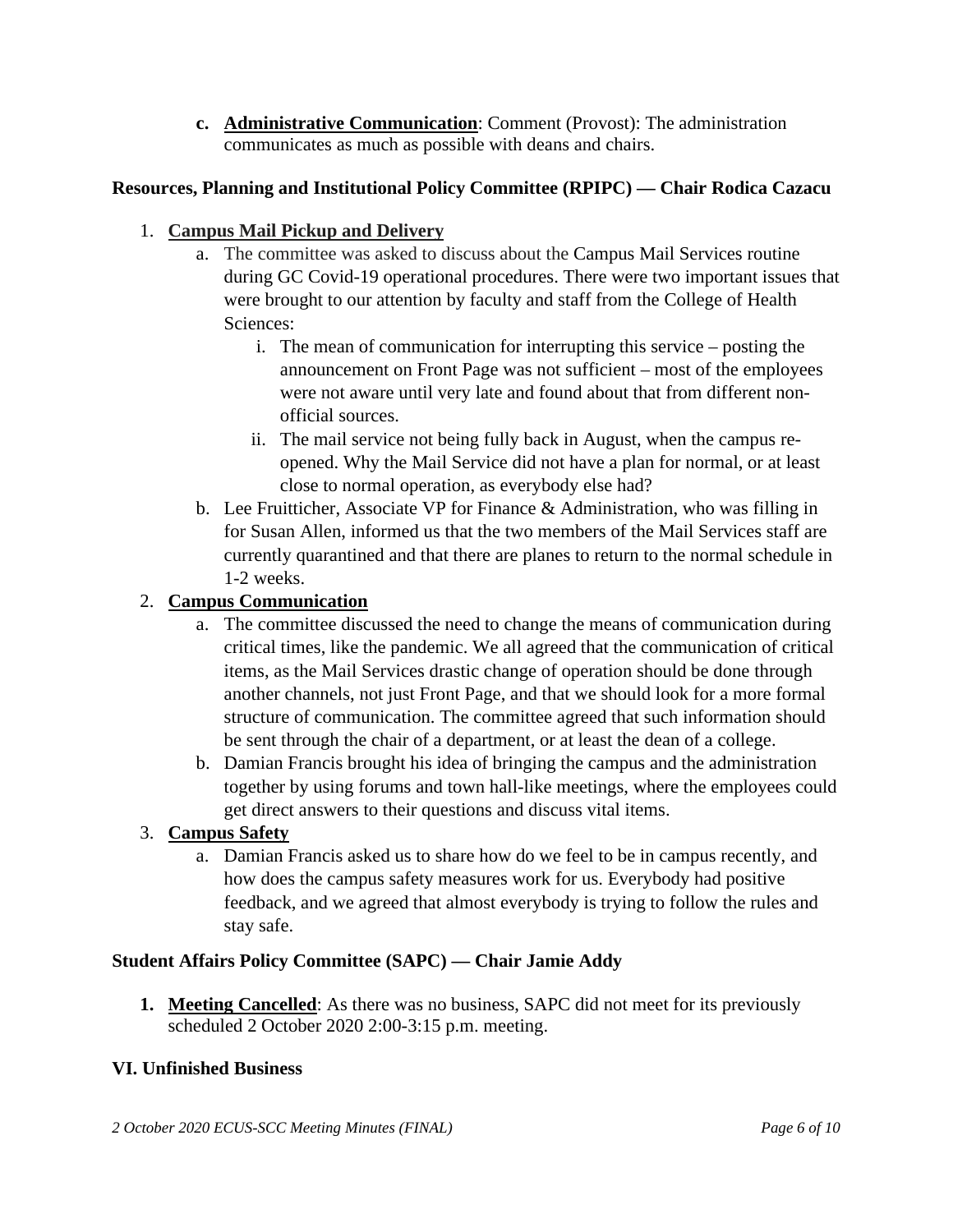1. **2020-2021 Governance Calendar**: The governance calendar requires additional work on the curriculum committee cycles.

#### **VII. New Business**

1. None.

#### **Steering of Items to Committees**

1. None.

#### **University Senate Agenda and Minutes Review**

- **1. Tentative Agenda 16 Oct 2020**
	- a. **Motions** There will be one motions on the agenda of this meeting of University Senate.
		- i. APC: Student Use of Copyrighted Materials: Syllabus Statement
		- ii. APC: Resolution Condemning Unsafe Return to Face-to-Face Instruction
	- **b. Reports** Administrative reports and committee reports will also be agenda items.
	- **c. Supplemental Items of Business**
		- i. None.
- **2. University Senate Minutes Review** A **Motion** *that the DRAFT minutes of the 18 Sep 2020 meeting of the 2020-2021 University Senate be circulated for university senator review* was made and seconded. **The motion to circulate the minutes was approved.**

#### **VIII. Open Discussion**

- **1. Faculty Distribution List**: Question: The faculty distribution list, which currently serves as a means for the administration to convey important announcements to faculty, used to function as a forum for faculty communication. Is there any interest in creating a faculty listserv? Comment: We considered a listserv but were informed it needed to be moderated. Comment: See if there is any support from University Senate.
- **2. Student First-Year Experience**: Comment: Talking with students about their first-year experience at college is heartbreaking. We need to remember that students are not having a normal experience; we need to have a longer view in case this pandemic continues into next fall.
- **3. COVID Question and Answer**: Comment: Senators appreciated President Dorman and Provost Spirou's question and answer; however, there was no chance to respond or follow up, and Senators did not know what was asked before the meeting, so they didn't know what to ask during the meeting. Follow Up: The next time there is a Q&A, Dr. Catherine Fowler will share the questions with both the President and Provost and **University Senate.**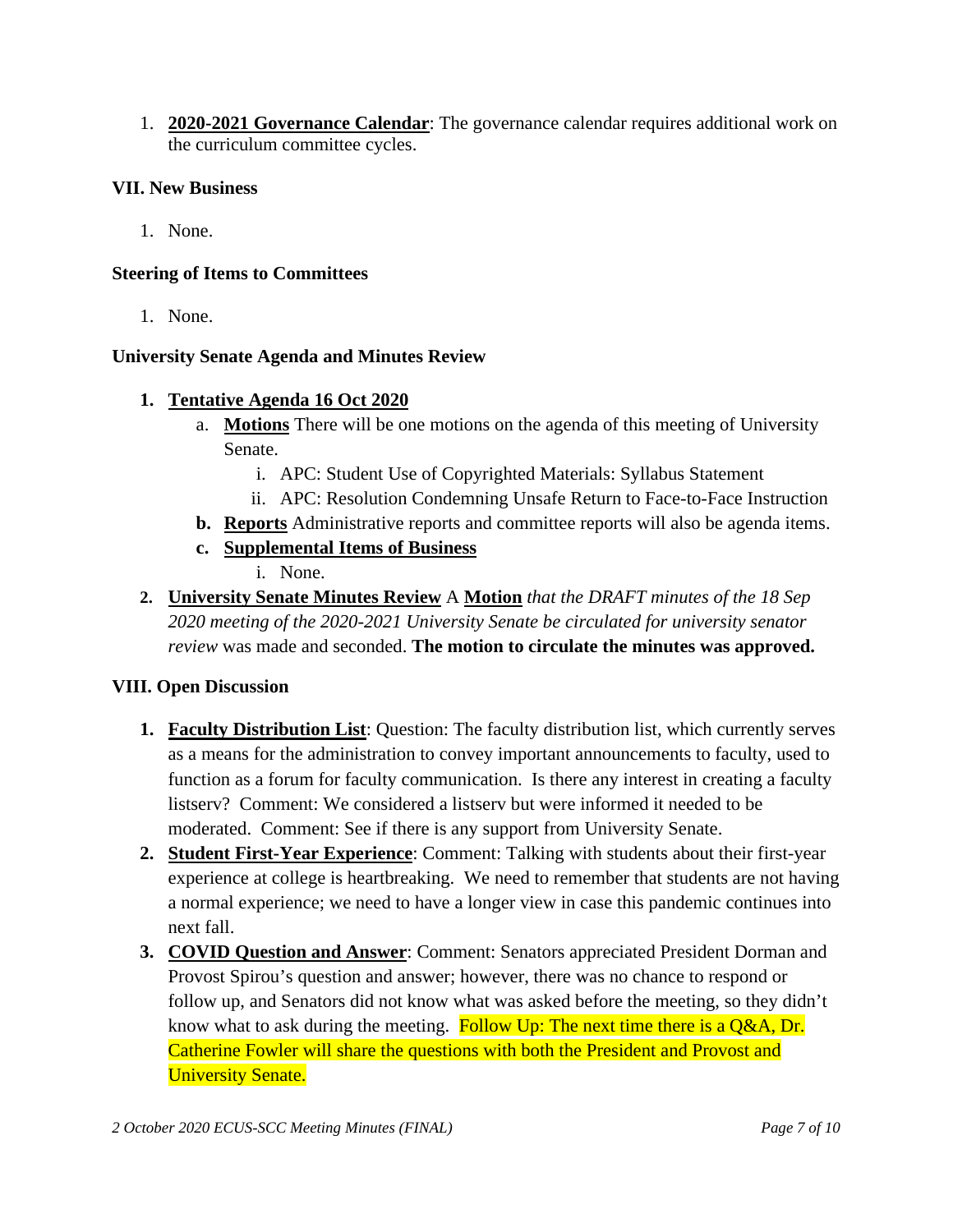## **IX. Next Meeting**

## **1. Calendar**

- a. University Senate Meeting Friday, October 16, 3:30 p.m., Webex
- b. ECUS Meeting Friday, November 6, 2:00 p.m., Webex
- c. ECUS+SCC Meeting Friday, November 6, 3:30 p.m., Webex
- **2. Tentative Agenda**: Some of the deliberation today may have generated tentative agenda items for ECUS and ECUS-SCC meetings. Hauke Busch will ensure that such items (if any) are added to the agenda of a future meeting of ECUS or ECUS-SCC.

**X. Adjournment:** As there was no further business to consider, a **Motion** *to adjourn the meeting* was made and seconded. **The motion to adjourn was approved and the meeting adjourned at 4:38 p.m.**

**Distribution:** First, these minutes will be sent to committee members for review; second, they will be posted to the Senate website.